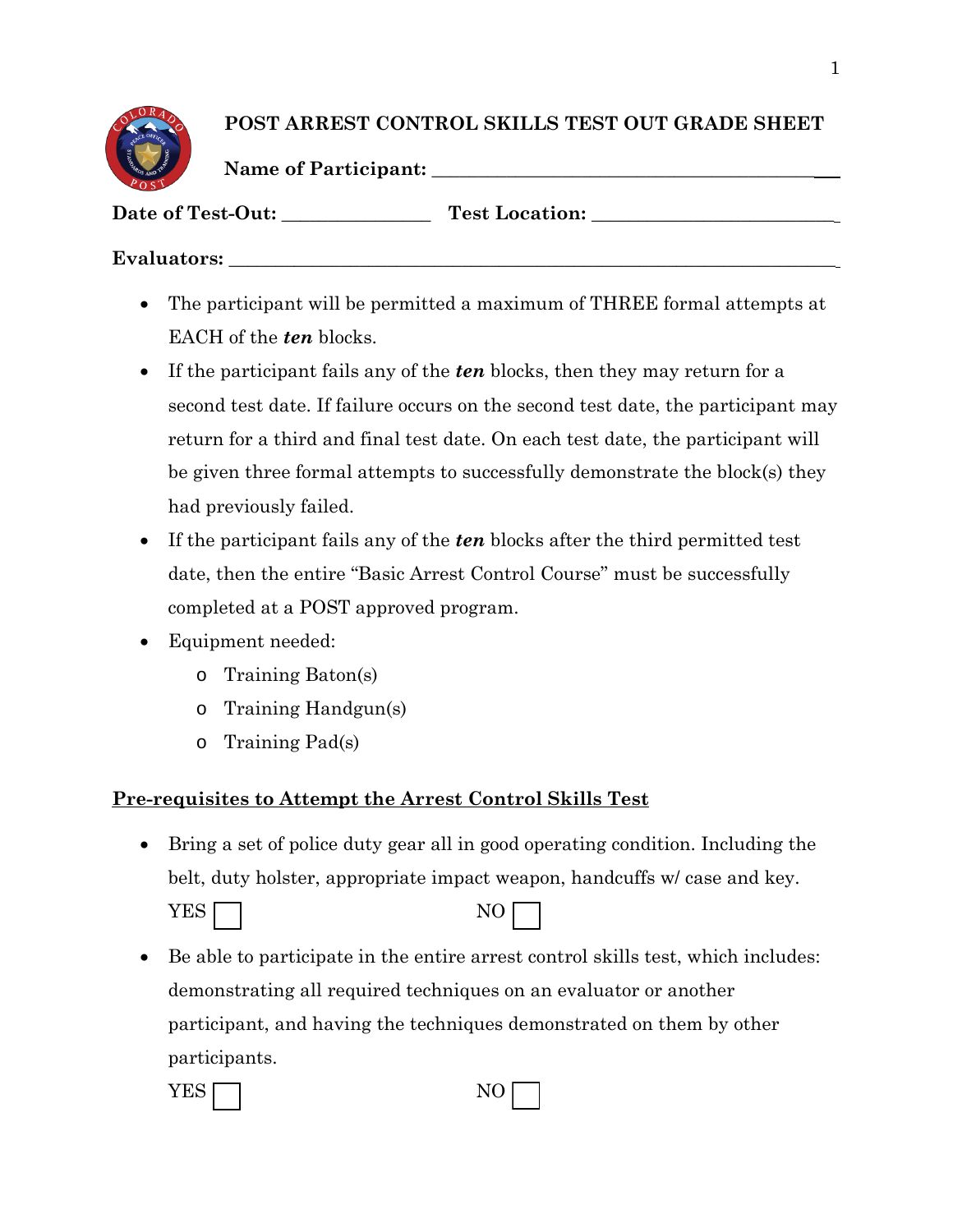# **Block One:** *Low Risk Handcuffing and Search* **Check** *ALL* **that apply**

| Low Risk Handcuffing                                  | Pass | Fail |
|-------------------------------------------------------|------|------|
| Verbal commands: Setting subject up for arrest        |      |      |
| Proper positioning and approach to subject            |      |      |
| Maintained physical control of subject during cuffing |      |      |
| Proper manipulation of handcuffs                      |      |      |
| Proper application of handcuffs on subjects           |      |      |
| <b>Low Risk Search</b>                                | Pass | Fail |
| Verbal commands instructed/advised subject of search  |      |      |
| Search of subject complete; all areas searched        |      |      |
| Maintained control of subject during search           |      |      |
| <b>Check One:</b>                                     |      |      |
| Evaluator's Signature:                                |      |      |
| Comments:                                             |      |      |

# **Block Two:** *High Risk Handcuffing and Search* **Check** *ALL* **that apply**

| <b>High Risk Handcuffing</b>                              | Pass | Fail |
|-----------------------------------------------------------|------|------|
| Verbal commands: Setting subject up for arrest            |      |      |
| Proper stance and approach to subject                     |      |      |
| Maintained physical control of subject during cuffing     |      |      |
| Proper manipulation of handcuffs                          |      |      |
| Proper application of handcuffs                           |      |      |
| Demonstrated proper escalation and de-escalation of force |      |      |
| Check one:                                                |      |      |
| Evaluator's Signature:                                    |      |      |
| Comments:                                                 |      |      |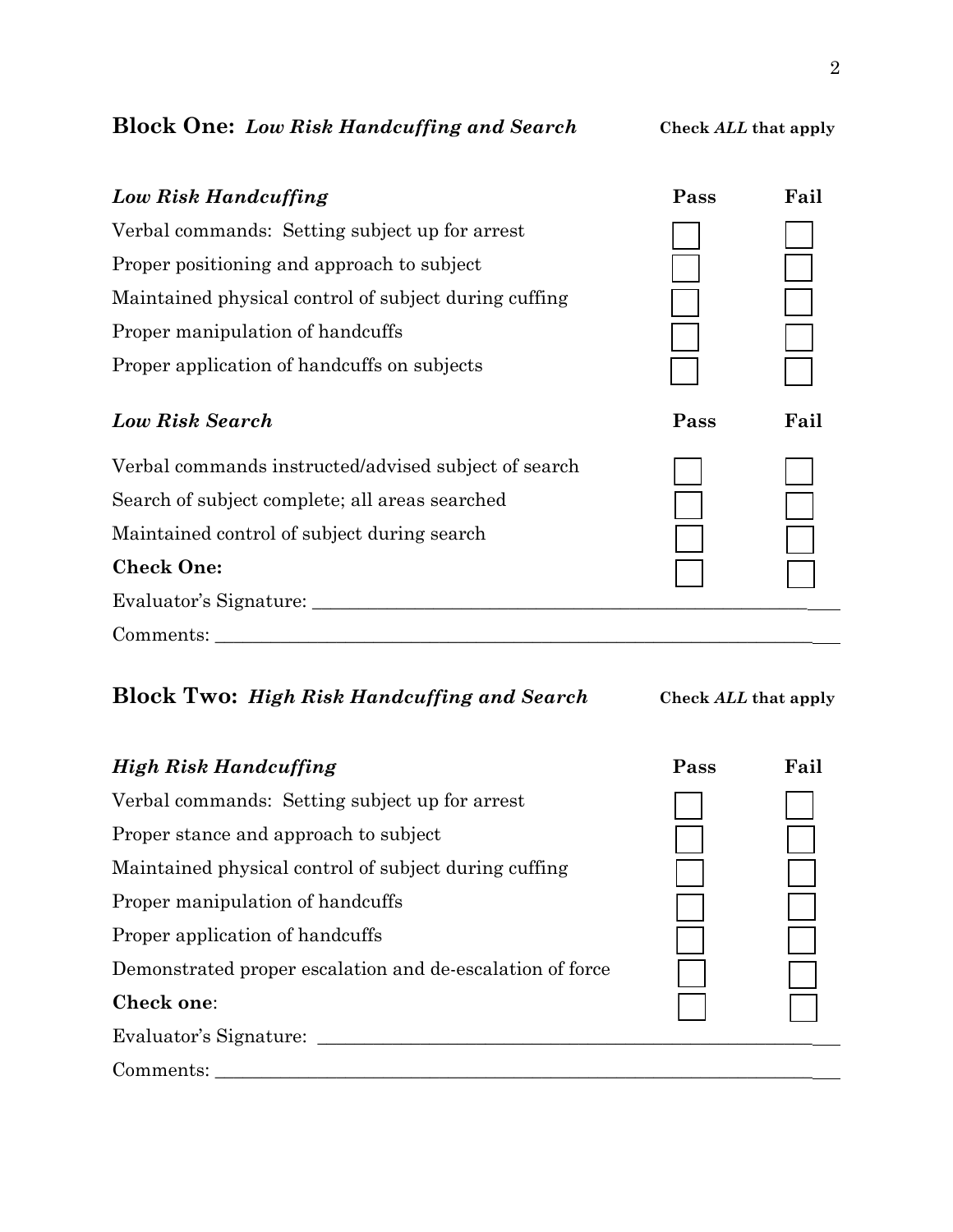### *Search*

| Verbal commands; instructed/advised subject of search |  |
|-------------------------------------------------------|--|
| Maintained physical control of subject during search  |  |
| Control of subject from prone to standing             |  |
| Check one:                                            |  |
| Evaluator's Signature:                                |  |
| Comments:                                             |  |

## **Block Three:** *Escort Control, Movement, and Transition to Handcuffing*

|                                                           |      | Check ALL that apply |
|-----------------------------------------------------------|------|----------------------|
| <b>Escort Hold</b>                                        | Pass | Fail                 |
| Safe approach, contact, verbal commands                   |      |                      |
| Application of hold fluid and reasonable                  |      |                      |
| Maintained control of subject                             |      |                      |
| Demonstrated proper escalation and de-escalation of force |      |                      |
| Movement/transition to handcuffing                        |      |                      |
| Maintained control of subject during movement             |      |                      |
| Transition from hold to cuff fluid                        |      |                      |
| Maintained control of subject during transition           |      |                      |
| Proper application of handcuffs                           |      |                      |
| Check one:                                                |      |                      |
| Evaluator's Signature:                                    |      |                      |
| Comments:                                                 |      |                      |

# **Block Four:** *Escort Control to Takedown with Transition to Handcuff*

*Maintains proper control of subject during technique* **Check** *ALL* **that Apply Fail Pass** Balance displacement of subject reasonable and effective  $\overline{\phantom{a}}$ 

Controls descent to ground appropriately

| ass | r ai |
|-----|------|
|     |      |
|     |      |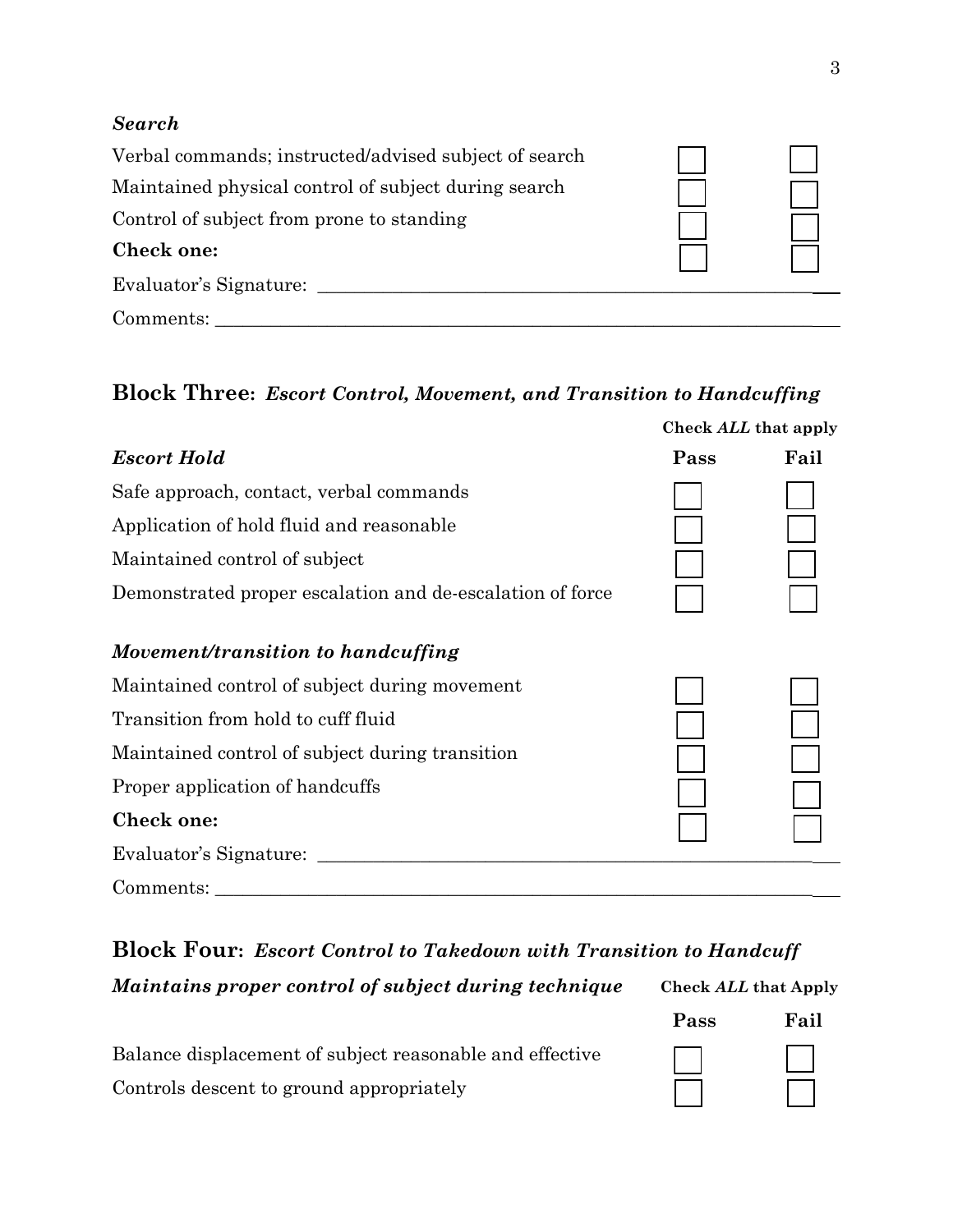| Technique fluid and reasonable                            |  |
|-----------------------------------------------------------|--|
| Verbal commands to subject proper and appropriate         |  |
| Follow through and control of subject reasonable          |  |
| Demonstrates proper escalation and de-escalation of force |  |
| Check one:                                                |  |
| Evaluator's Signature:                                    |  |
| Comments:                                                 |  |

#### **Block Five:** *Defense against Rear Bar Arm Choke, Side Headlock, or* **Check** *ALL* **that Apply** *Guillotine Choke (Student's Choice)*

|                                                           | Pass | Fail |
|-----------------------------------------------------------|------|------|
| Immediately protects airway                               |      |      |
| Improves position to gain advantage or escape             |      |      |
| Technique fluid and reasonable                            |      |      |
| Verbal commands to subject proper and appropriate         |      |      |
| Follow through and control of subject reasonable          |      |      |
| Demonstrates proper escalation and de-escalation of force |      |      |
| Check one:                                                |      |      |
| Evaluator's Signature:                                    |      |      |
| Comments:                                                 |      |      |

# B**lock Six:** *Defense against Spontaneous Edged Weapon Attack*

|                                                           | Check ALL that Apply |      |
|-----------------------------------------------------------|----------------------|------|
|                                                           | Pass                 | Fail |
| Avoids initial attack                                     |                      |      |
| Controls or disarms weapon                                |                      |      |
| Technique fluid and reasonable                            |                      |      |
| Verbal commands to subject proper and appropriate         |                      |      |
| Follow through and control of subject reasonable          |                      |      |
| Demonstrates proper escalation and de-escalation of force |                      |      |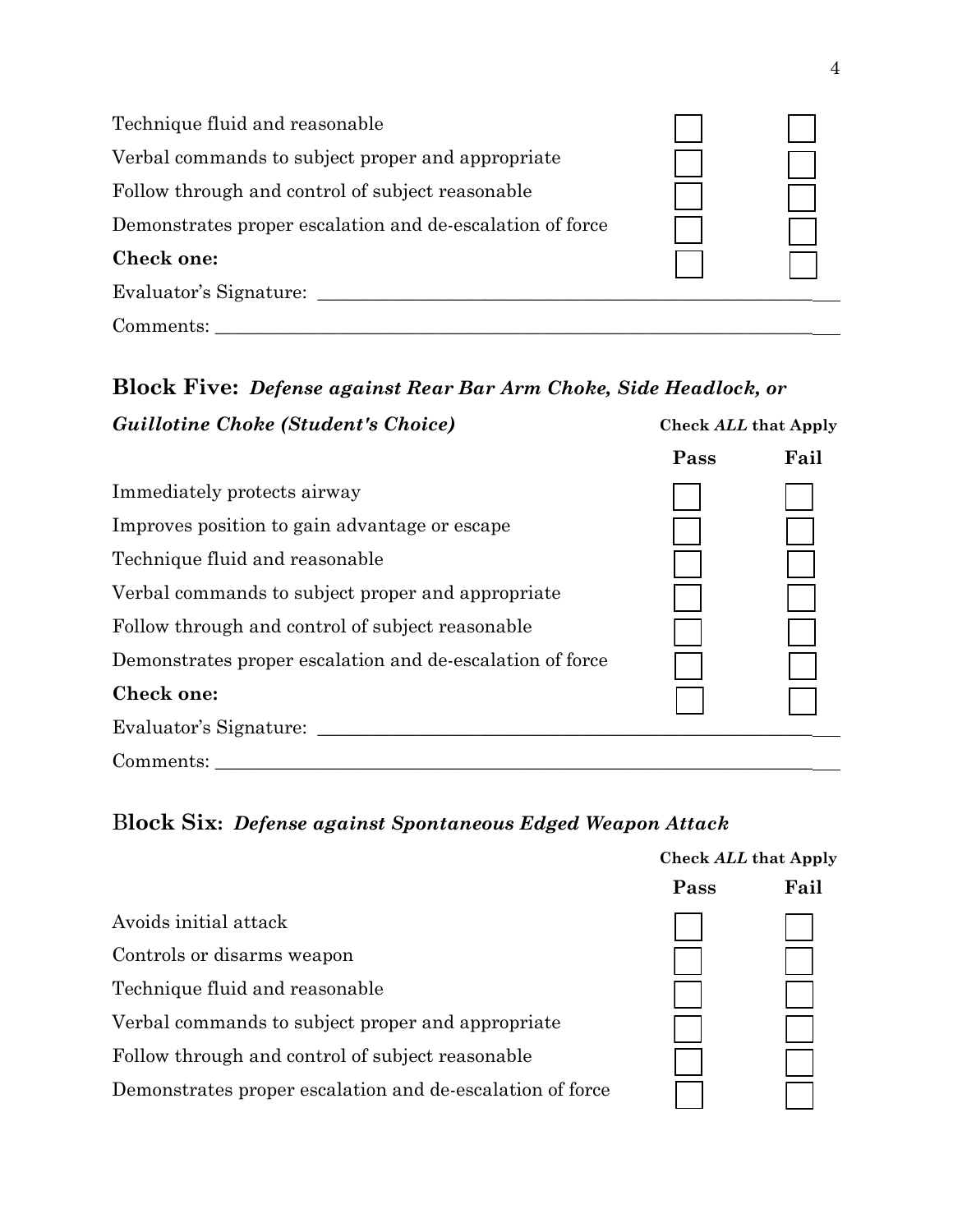| Check one:             |  |
|------------------------|--|
| Evaluator's Signature: |  |
| Comments:              |  |

# **Block Seven:** *Retention of Duty Sidearm*

|                                                                   |      | <b>Check ALL that Apply</b> |
|-------------------------------------------------------------------|------|-----------------------------|
|                                                                   | Pass | Fail                        |
| Weapon remained secured in holster                                |      |                             |
| Technique to control weapon and dislodge subject's grip effective |      |                             |
| Verbal commands to subject proper and appropriate                 |      |                             |
| Follow through and control of subject reasonable                  |      |                             |
| Demonstrates proper escalation and de-escalation of force         |      |                             |
| Check one:                                                        |      |                             |
| Evaluator's Signature:                                            |      |                             |
| Comments:                                                         |      |                             |

# **Block Eight:** *Retrieval of Duty Sidearm*

|                                                           | Pass | Fail |
|-----------------------------------------------------------|------|------|
| Approach and positioning prior to retrieval appropriate   |      |      |
| Technique to retrieve weapon effective                    |      |      |
| Verbal commands to subject proper and appropriate         |      |      |
| Follow through and control of subject reasonable          |      |      |
| Demonstrates proper escalation and de-escalation of force |      |      |
| <b>Check one:</b>                                         |      |      |
| Evaluator's Signature:                                    |      |      |
| Comments:                                                 |      |      |

### **Check** *ALL* **that Apply**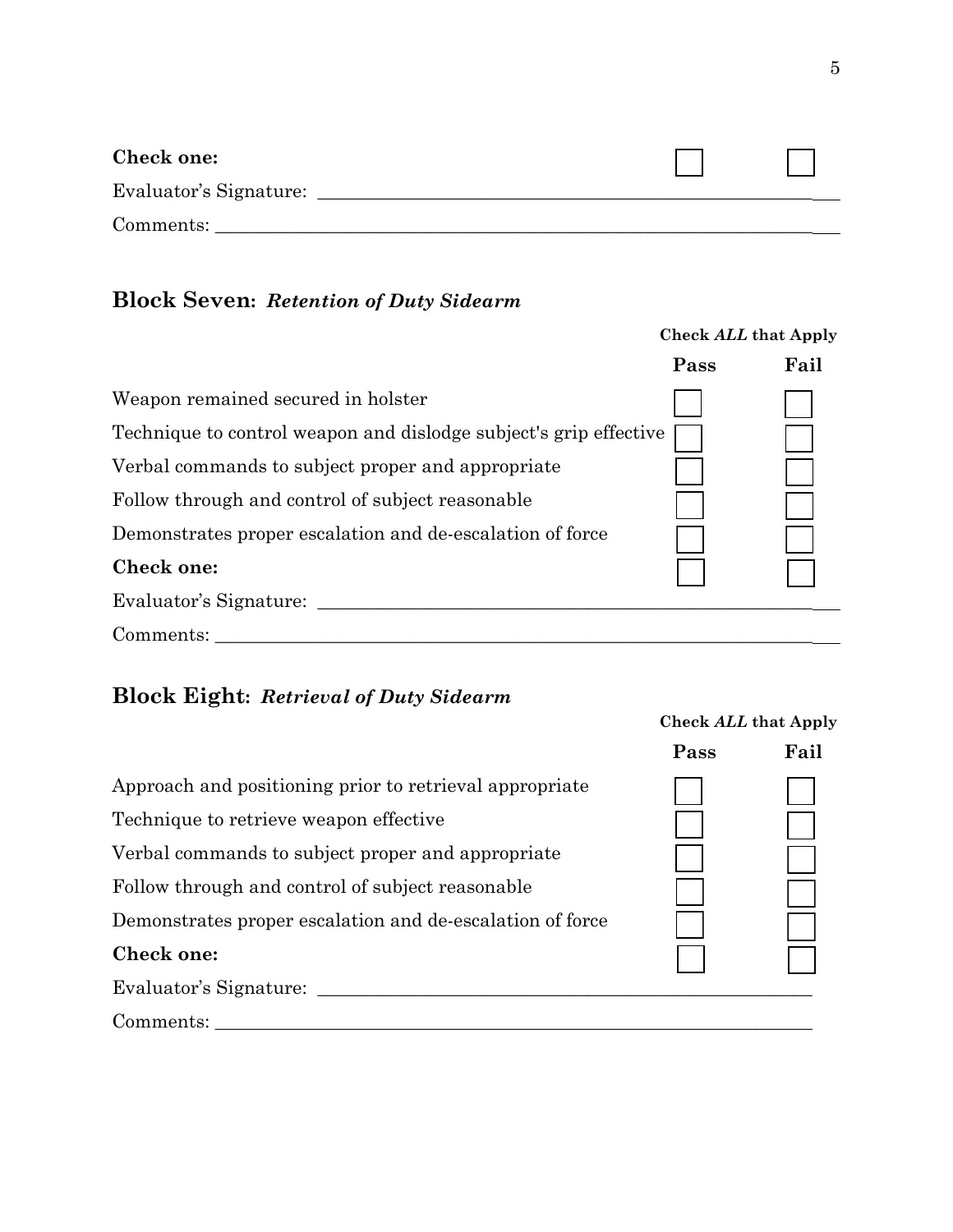## **Block Nine:** *Impact Weapons*

# **Pass Fail With Duty Baton:** Demonstrate proper draw Demonstrate proper stance and presentation Demonstrate proper holstering while eyes remain on threat **With Training Baton:** Proper stance Verbal commands proper and appropriate Proper body positioning and movement Strikes fluid and effective to appropriate target areas Demonstrates proper escalation and de-escalation of force **Check one:**  Evaluator's Signature: \_\_\_\_\_\_\_\_\_\_\_\_\_\_\_\_\_\_\_\_\_\_\_\_\_\_\_\_\_\_\_\_\_\_\_\_\_\_\_\_\_\_\_\_\_\_\_\_\_\_\_\_ Comments: \_\_\_\_\_\_\_\_\_\_\_\_\_\_\_\_\_\_\_\_\_\_\_\_\_\_\_\_\_\_\_\_\_\_\_\_\_\_\_\_\_\_\_\_\_\_\_\_\_\_\_\_\_\_\_\_\_\_\_\_\_\_\_\_

## **Block Ten:** *Ground Fighting (Escape and Recovery)*

|                                                           | <b>Check ALL that Apply</b> |      |
|-----------------------------------------------------------|-----------------------------|------|
|                                                           | Pass                        | Fail |
| Technique to dislodge subject effective                   |                             |      |
| Technique to escape from subject effective                |                             |      |
| Recovery from ground fluid and effective                  |                             |      |
| Verbal commands proper and appropriate                    |                             |      |
| Control of subject and follow up appropriate              |                             |      |
| Demonstrates proper escalation and de-escalation of force |                             |      |
| Check one:                                                |                             |      |
| Evaluator's Signature:                                    |                             |      |
| Comments:                                                 |                             |      |

# *PLEASE NOTE:* **The following pages are for scoring SECOND and THIRD** *Attempts ONLY!*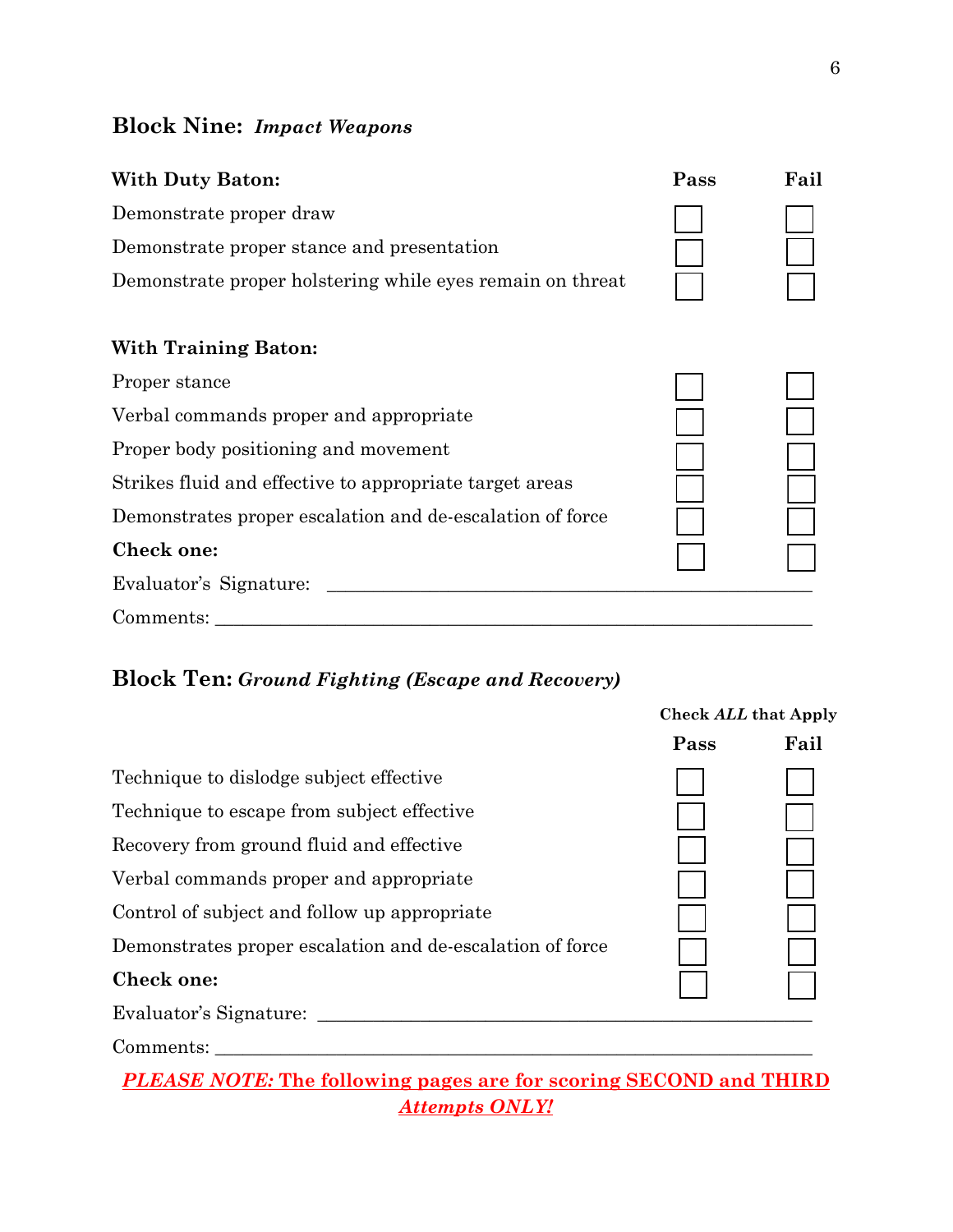| <b>For SECOND Attempts "ONLY"</b>                                                                                                                                                                                             |                            |  |  |
|-------------------------------------------------------------------------------------------------------------------------------------------------------------------------------------------------------------------------------|----------------------------|--|--|
| Date of Retest (Second Attempt): ___                                                                                                                                                                                          |                            |  |  |
| Location:                                                                                                                                                                                                                     |                            |  |  |
| <b>Block One: Low Risk Handcuffing and Search</b>                                                                                                                                                                             | <b>PASS</b><br><b>FAIL</b> |  |  |
| <b>Block Two: High Risk Handcuffing and Search</b>                                                                                                                                                                            | <b>PASS</b><br><b>FAIL</b> |  |  |
| Block Three: Escort Control, Movement, and transition to Handcuffing                                                                                                                                                          |                            |  |  |
|                                                                                                                                                                                                                               | <b>PASS</b><br><b>FAIL</b> |  |  |
| Block Four: Escort Control to Takedown with transition to handcuff                                                                                                                                                            |                            |  |  |
|                                                                                                                                                                                                                               | <b>PASS</b><br><b>FAIL</b> |  |  |
| Block Five: Defense against Rear Bar Arm Choke, Side Headlock, or Guillotine                                                                                                                                                  |                            |  |  |
| <b>Choke (Student's Choice)</b>                                                                                                                                                                                               | <b>PASS</b><br><b>FAIL</b> |  |  |
| <b>Block Six: Defense against Spontaneous Edged Weapon Attack</b>                                                                                                                                                             |                            |  |  |
|                                                                                                                                                                                                                               | <b>PASS</b><br><b>FAIL</b> |  |  |
| <b>Block Seven: Retention of Duty Sidearm</b>                                                                                                                                                                                 | <b>PASS</b><br><b>FAIL</b> |  |  |
| <b>Block Eight: Retrieval of Duty Sidearm</b>                                                                                                                                                                                 | <b>PASS</b><br><b>FAIL</b> |  |  |
| <b>Block Nine: Impact Weapons</b>                                                                                                                                                                                             | <b>PASS</b><br><b>FAIL</b> |  |  |
| <b>Block Ten: Ground Fighting (Escape and Recovery) PASS</b>                                                                                                                                                                  | <b>FAIL</b>                |  |  |
| Evaluator(s): Note that the set of the set of the set of the set of the set of the set of the set of the set of the set of the set of the set of the set of the set of the set of the set of the set of the set of the set of |                            |  |  |
|                                                                                                                                                                                                                               |                            |  |  |
|                                                                                                                                                                                                                               |                            |  |  |
|                                                                                                                                                                                                                               |                            |  |  |
|                                                                                                                                                                                                                               |                            |  |  |